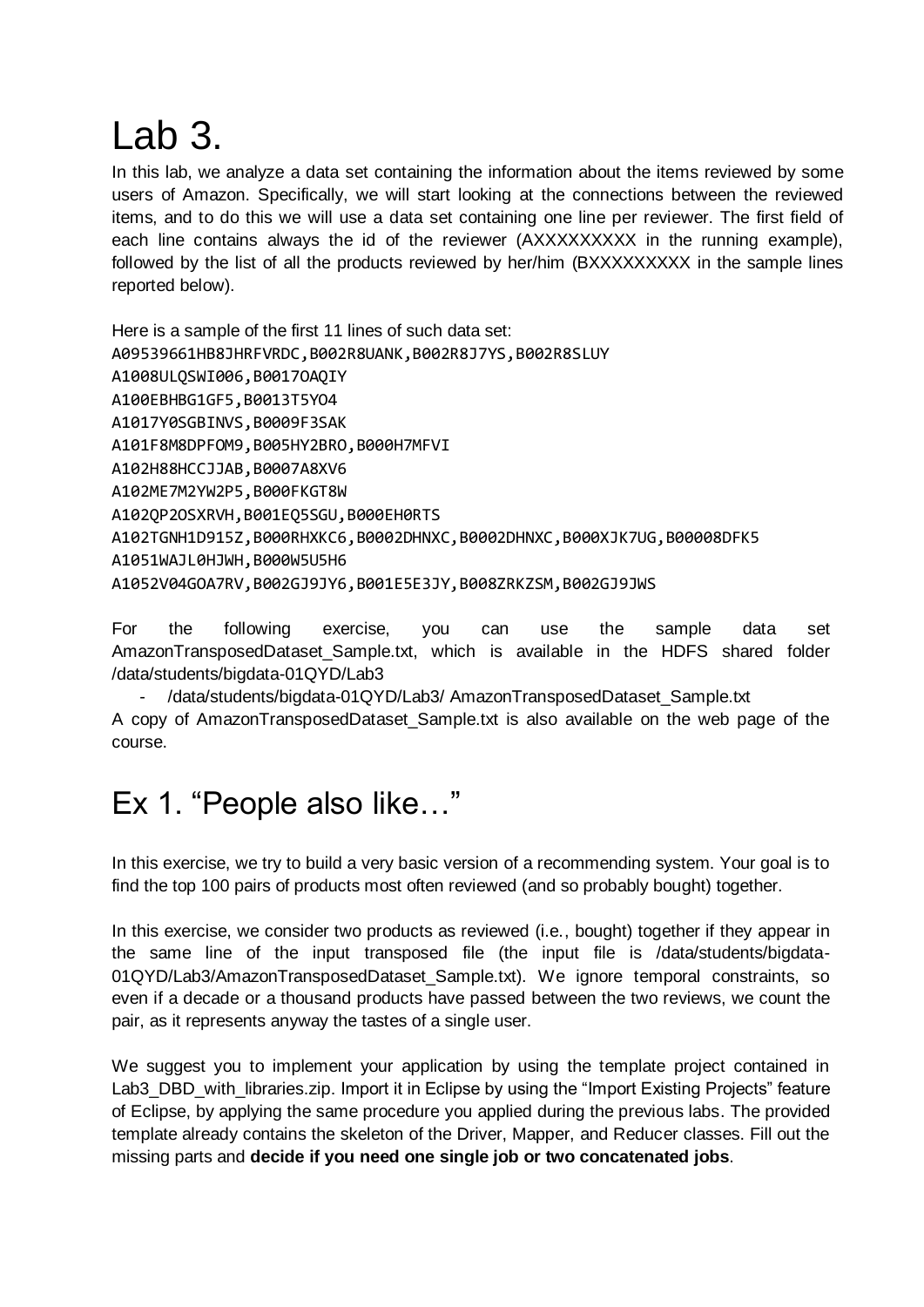The template project contains two utility classes for your convenience. They should support you during the development of your solution.

- WordCountWritable
	- This class implement a personalized data type and can be used to store a pair (word, count), where word is a String and count is an Integer.
	- The public WordCountWritable(String word, Integer count) constructor is used to create new WordCountWritable objects.
	- String getWord() and Integer getCount() are used to retrieve the value of word and count, respectively.
	- setWord(String value) and setCount(Integer value) are used to set the value of word and count, respectively.
	- This class implements the Comparable interface. Hence, the public int compareTo(WordCountWritable other) can be used to compare objects of this class.
	- This class implements the Writable interface. Hence, it can be used as data type of the value part of the pairs emitted by a mapper or a reducer if needed.
- TopKVector<T extends Comparable<T>>
	- This class can be used to store/manage in main-memory (in a local variable) the top-k objects of a set of objects. The type of managed objects is T, where T can be an arbitrary class implementing the Comparable interface (e.g., WordCountWritable).
	- The TopKVector(int k) method is the constructor used to create TopKVector objects. Each object of type TopKVector contains an internal Vector storing only the top-k objects among the set of objects of type T that are inserted in it. Initially, this internal vector is empty (i.e., initially the top-k vector contains no objects).
	- public void updateWithNewElement(T newElement) is used to insert a new object in the internal top-k vector of the TopKVector object on which the method is invoked. This method inserts the newElement object in the internal top-k vector if and only if it is in the top-k objects. Otherwise, it is discarded. **Note that the parameter of the method must always be a new object (created using new as in the example below) otherwise the class will not work properly.**
	- public Vector<T> getLocalTopK() returns a Vector<T> containing the top-k objects associated with the TopKVector object on which this method is invoked (i.e., it returns a copy of the internal vector containing only the top-k objects among the ones inserted by using the updateWithNewElement method).

The following snippet of code shows how to use these two classes. Decide in which parts of your solution you need these two classes.

// An example showing how to create an object that is used to store/manage a top-3 vector // containing objects of type WordCountWritable.

// top3 is a local variable stored in the main-memory of the application

TopKVector<WordCountWritable> top3 = new TopKVector<WordCountWritable>(3);

// An example showing how to insert 5 objects of type WordCountWritable in the top3 // local variable defined in the previous line of code.

// top3 automatically stores in its interval vector only the top-3 objects (based on the value of